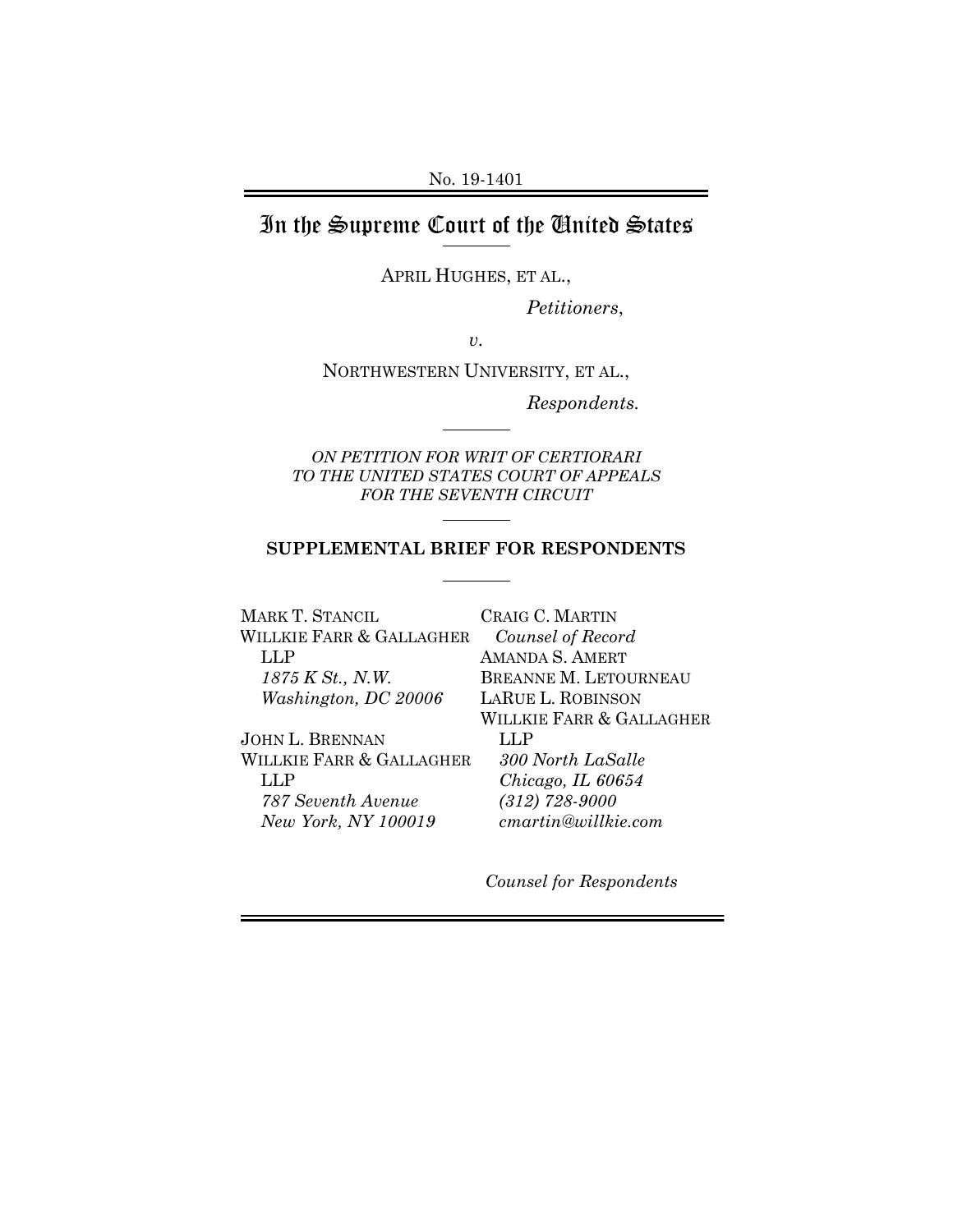## **TABLE OF CONTENTS**

|  |                                             | Page |  |  |
|--|---------------------------------------------|------|--|--|
|  |                                             |      |  |  |
|  |                                             |      |  |  |
|  |                                             |      |  |  |
|  | I. The United States Largely Ignores        |      |  |  |
|  | II. There Is No Circuit Conflict Warranting |      |  |  |
|  | III. The United States Is Wrong On The      |      |  |  |
|  |                                             |      |  |  |

i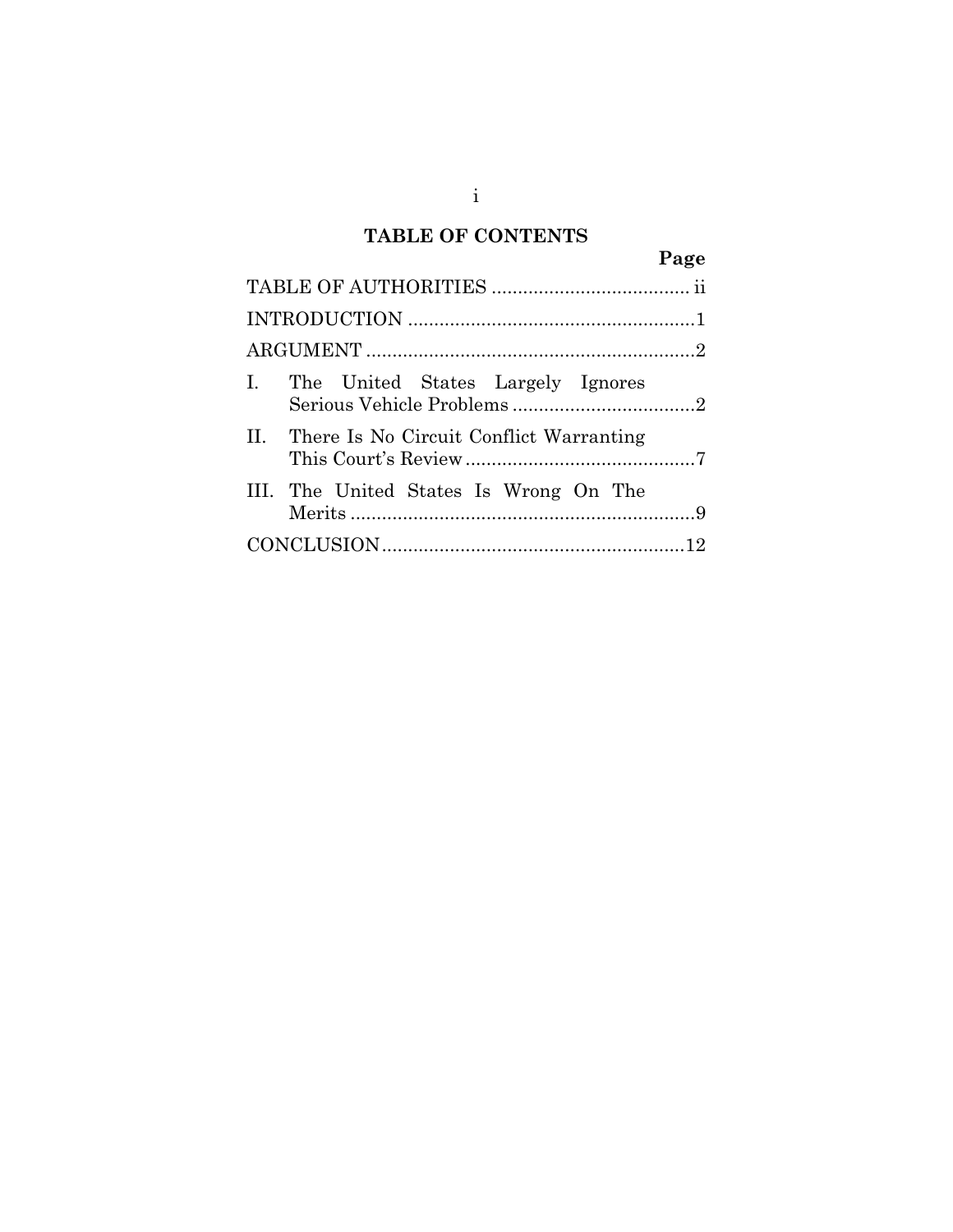# **TABLE OF AUTHORITIES**

# **Page(s)**

## **Cases**

| Ashcroft v. Iqbal,                   |
|--------------------------------------|
| Bell Atlantic Corp. v. Twombly,      |
| Conkright v. Frommert,               |
| Conley v. Gibson,                    |
| Davis v. Wash. Univ. in St. Louis,   |
| Dura Pharms., Inc. v. Broudo,        |
| Fifth Third Bancorp v. Dudenhoeffer, |
| Hecker v. Deere & Co.,               |
| Meiners v. Wells Fargo & Co.,        |
| Sweda v. Univ. of Pa.,               |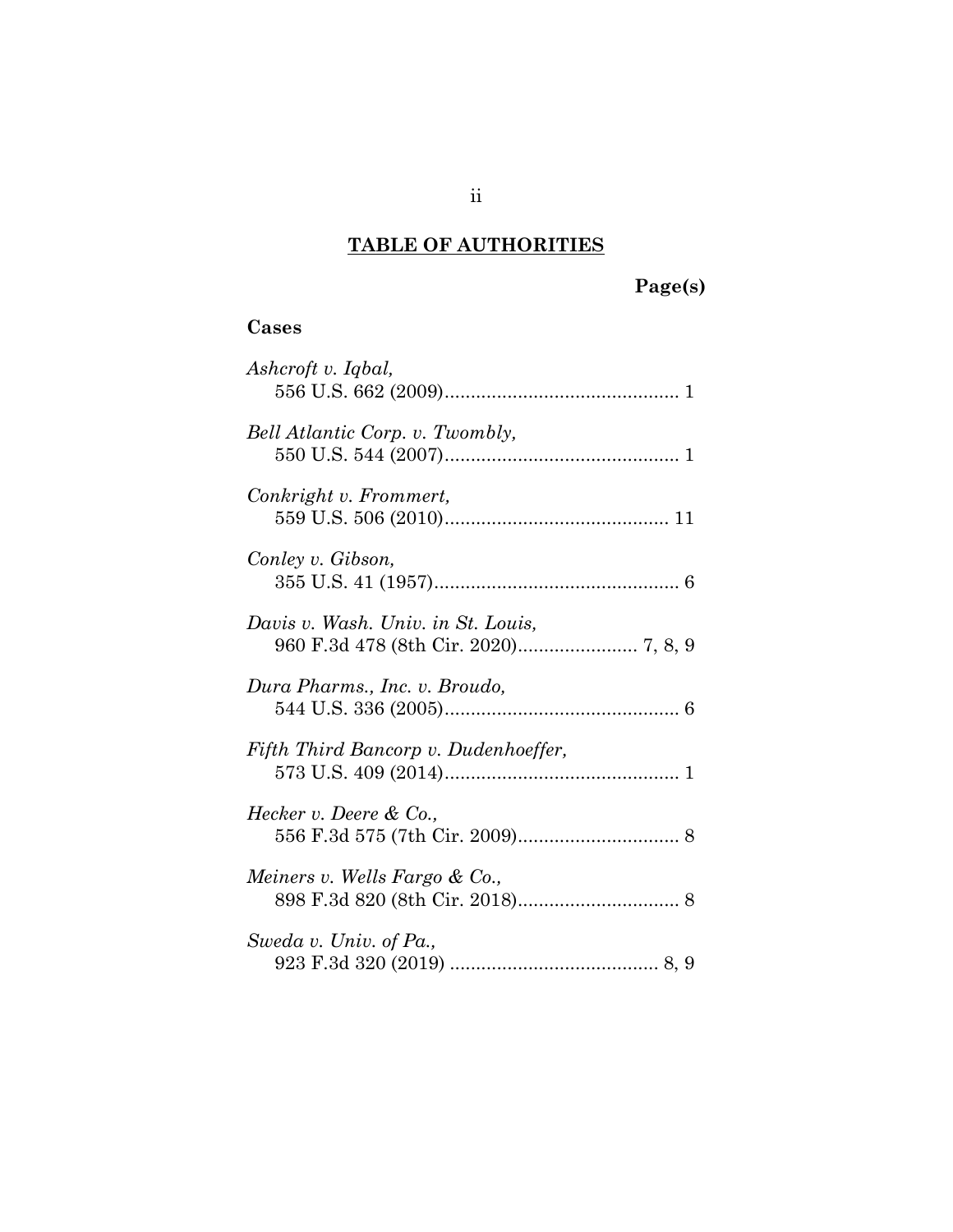| Tussey v. ABB, Inc., |  |
|----------------------|--|
| Rules                |  |
|                      |  |
|                      |  |

# $\,$ iii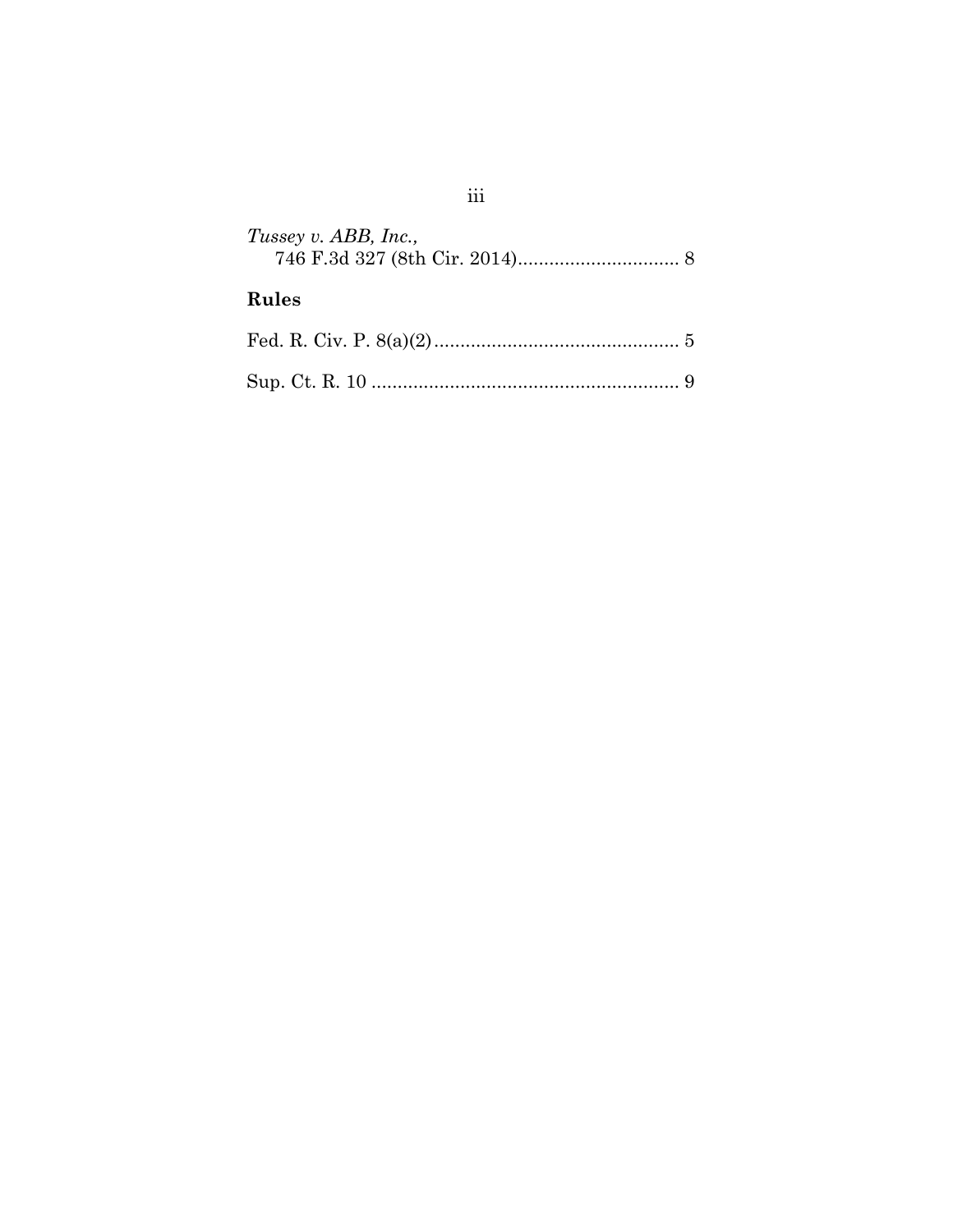#### <span id="page-4-2"></span><span id="page-4-1"></span><span id="page-4-0"></span>**INTRODUCTION**

The United States characterizes this case as a broad-based test of "ERISA's duty of prudence." U.S. Br. 21. But at this point it is a fact-specific pleading case involving the application of *Ashcroft v. Iqbal,* 556 U.S. 662 (2009), and *Bell Atlantic Corp. v. Twombly,*  550 U.S. 544 (2007), to particular allegations in petitioners' amended complaint. This dispute implicates no circuit conflict about the rules governing ERISA fiduciaries, and turns on "contextsensitive scrutiny" of a particular complaint. *Fifth Third Bancorp v. Dudenhoeffer*, 573 U.S. 409, 425 (2014). For three principal reasons, the government's argument in favor of certiorari fails.

First, this case suffers from glaring vehicle flaws. The government tries to avoid these defects by brushing them off in three conclusory paragraphs at the end of the brief and by rewriting the question presented. But ignoring these defects cannot make them go away. Second, the government hypes a split where there is none. None of the circuits that are said to be in conflict have acknowledged any conflict, and for good reason: the courts all applied the same legal standards and simply reached different results on different complaints. And, third, the government's position is wrong on the merits—and flouts the *Iqbal*  and *Twombly* standards. Its position would subject ERISA fiduciaries to costly litigation risks no matter how they manage investment vehicles, and deter fiduciaries from giving plan participants a range of different options.

According to the government (at 8), the question presented "frequently recurs." If the Court believes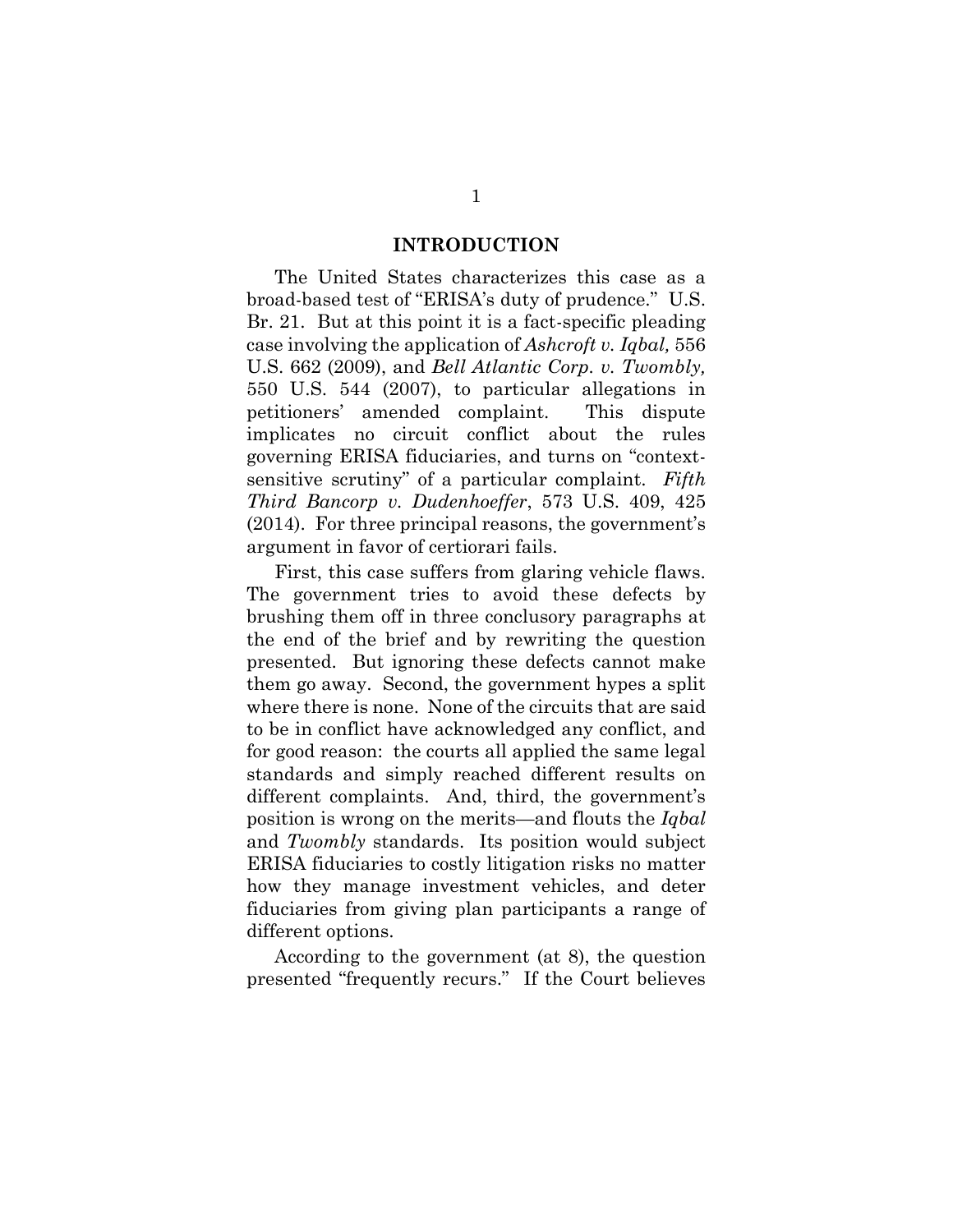that this question warrants certiorari, it should await a suitable vehicle. This petition should be denied.

#### **ARGUMENT**

## **I. THE UNITED STATES LARGELY IGNORES SERIOUS VEHICLE PROBLEMS**

The most notable feature of the government's brief is that it all but ignores the severe vehicle defects flagged by respondents in the brief in opposition. Indeed, it tries to sweep these defects under the rug by rewriting the question presented and playing down important problems with petitioners' pleading.

The question presented by petitioners is whether "allegations that a defined-contribution retirement plan paid or charged its participants fees that substantially exceeded fees for alternative available investment products or services are sufficient to state a claim against plan fiduciaries for breach of the duty of prudence under ERISA." Pet. i. But the government substantially narrows the question presented, recasting it as whether petitioners "stated a plausible claim for relief . . . by alleging that [respondents] caused [petitioners] to pay investmentmanagement or administrative fees *higher than those available for other materially identical investment products or services*." U.S. Br. i (emphasis added). The new question underscores how fact-specific this case is.

Notably, the government "takes no position" on most of the issues at stake in this case. U.S. Br. 8 n.2. Instead, it carves out two narrow slices of petitioners' claims—the allegations that respondents wrongly included certain retail-class funds in their investment lineups and that they failed to adequately monitor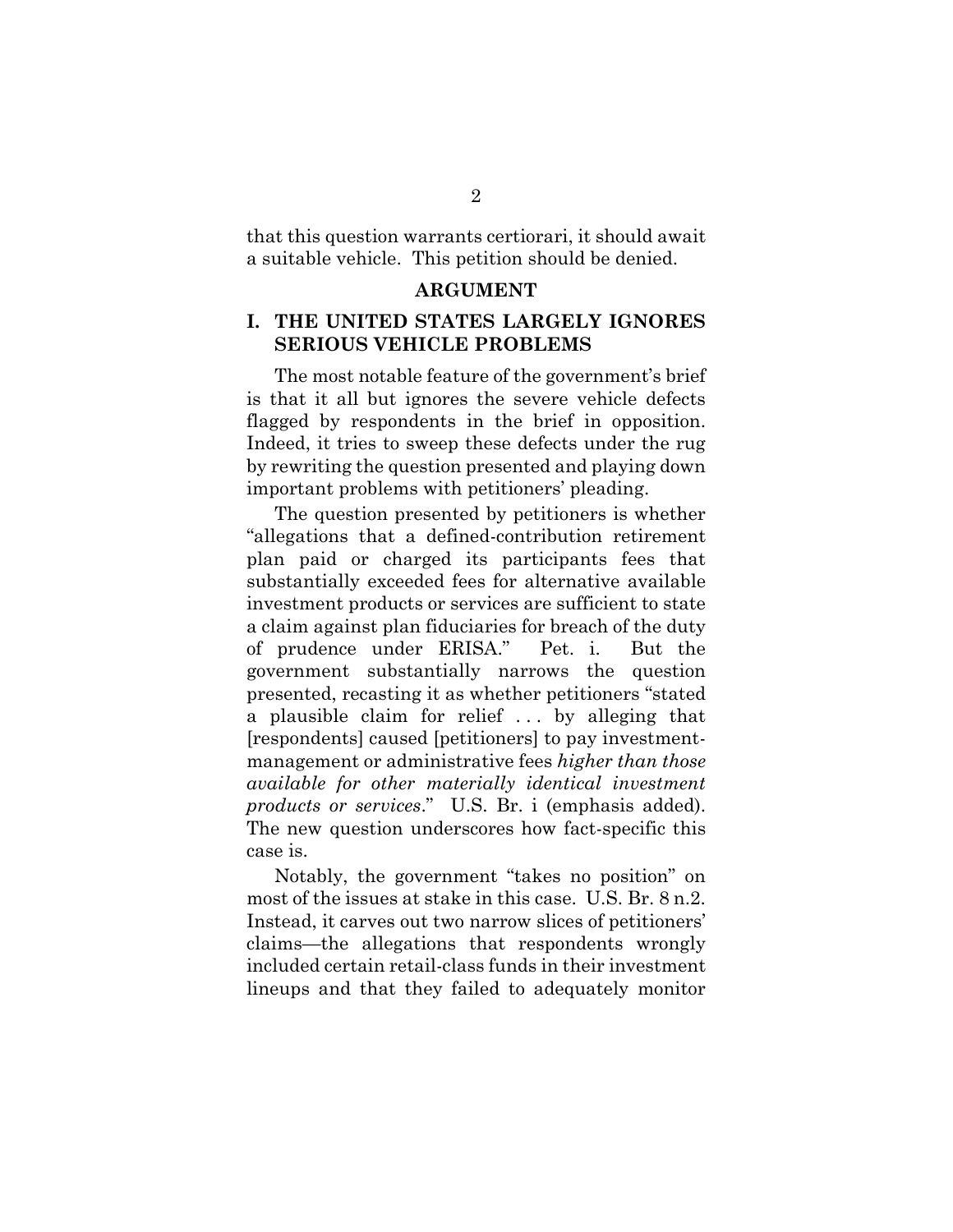recordkeeping fees in certain respects—and asserts that *those* issues warrant this Court's review. *See*  U.S. Br. 8. But as discussed below, those issues do not involve any real split among the circuits. And resolution of even those narrow issues will run into deficiencies in petitioners' pleadings. Those deficiencies explain why petitioners unsuccessfully attempted to amend their complaint a second time, why the district court correctly dismissed petitioners' operative complaint, and why the Seventh Circuit unanimously affirmed.

The principal focus of the government's brief respondents' alleged breach of fiduciary duty with respect to retail-class investment offerings—was not distinctly pleaded as a claim in the operative complaint. The government implicitly recognizes this by asserting that "part of Count V" of the operative complaint stated a plausible claim for relief by "alleging that respondents selected certain investment options instead of alternatives, offered by the same investment providers, that differed *only* in their lower costs." U.S. Br. 9, 11. That is a tortured misconstruction of Count V.

Count V did not narrowly attack respondents for "select[ing] certain investment options" instead of others "that differed *only* in their lower costs." U.S. Br. 11. Instead, Count V attempted to state a claim resting on a much broader basis: that respondents "selected and retained for years as the Plans' investment options mutual funds and insurance company variable annuities with high expenses and poor performance relative to other investment options," and failed to "prudently consolidat[e] the Plans' hundreds of investment options into a core lineup." Am. Compl. ¶¶ 264, 266. The courts below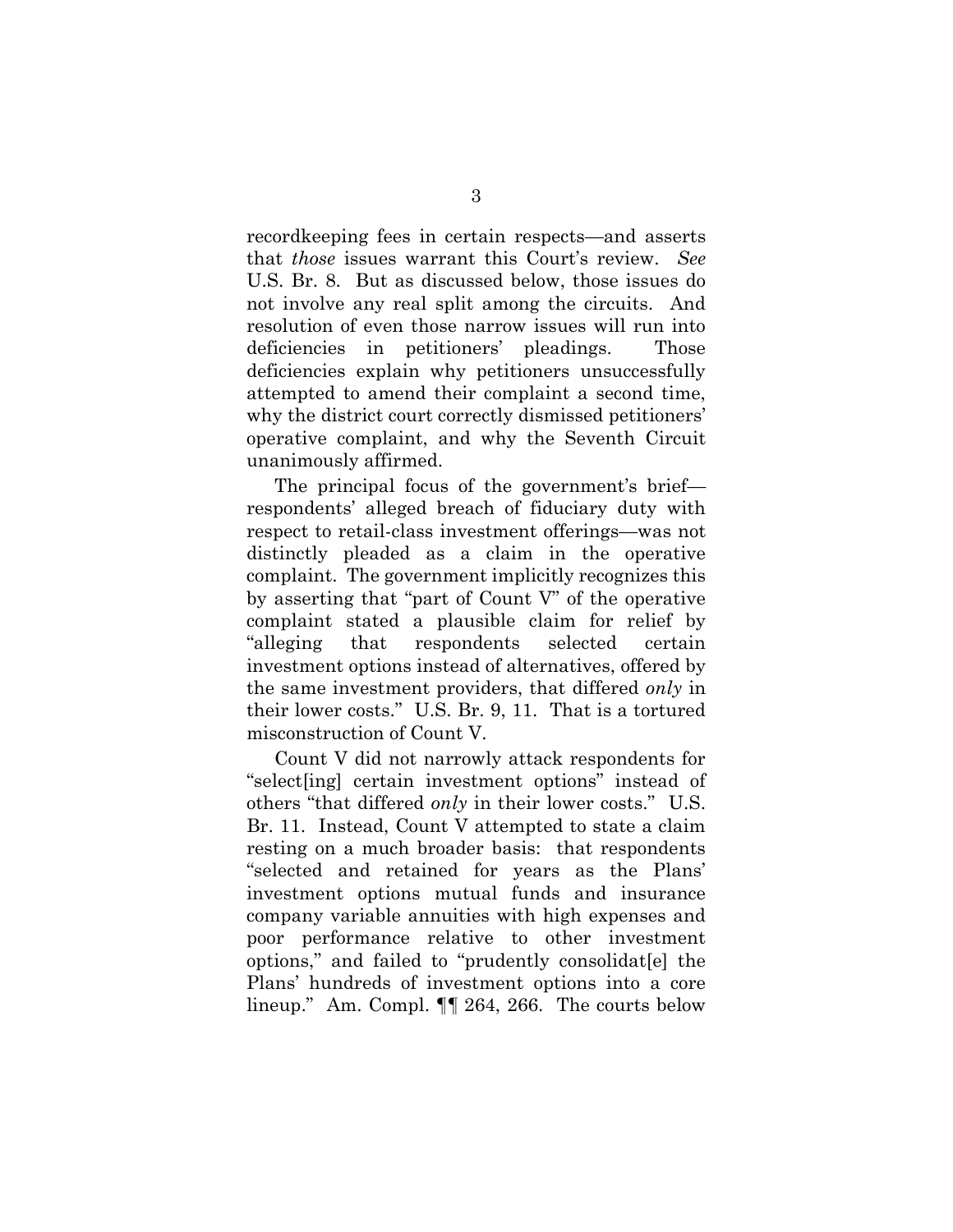found that this claim failed as a matter of law because ERISA plans "may generally offer a wide range of investment options and fees without breaching any fiduciary duty," and because the complaint itself pointed to "prudent explanations" for respondents' "fiduciary decisions involving alleged losses or underperformance." Pet. App. 21a.

Petitioners recognized that their narrower theory about retail-share classes was not clearly presented in Count V. That is why they tried to amend their complaint through the addition of a more particularized "Proposed Count VII," which specifically asserted that respondents violated their fiduciary duties by including certain retail-class investment-fund options instead of "us[ing] their bargaining power to include identical versions of the same funds at below-retail prices." Pet. App. 51a. But the district court denied petitioners' motion for leave to amend because they "could and should have added this count sooner," since "the facts underlying this count were alleged in plaintiffs' amended complaint." Pet. App. 52a. In other words, even if petitioners included *facts* in the operative complaint that could have supported this claim, they never actually stated *the claim* in their operative complaint.

The government downplays this problem by arguing that the Seventh Circuit and district court "understood petitioners' allegations about imprudent retail-class shares to be part of the case; the courts simply concluded that petitioners' theory failed as a matter of law." U.S. Br. 20-21. But the district court explicitly recognized that petitioners' narrow "retailclass" funds *claim* was not part of the case, Pet. App. 52a (refusing to "allow plaintiffs to add this count"), and the Seventh Circuit agreed. It rejected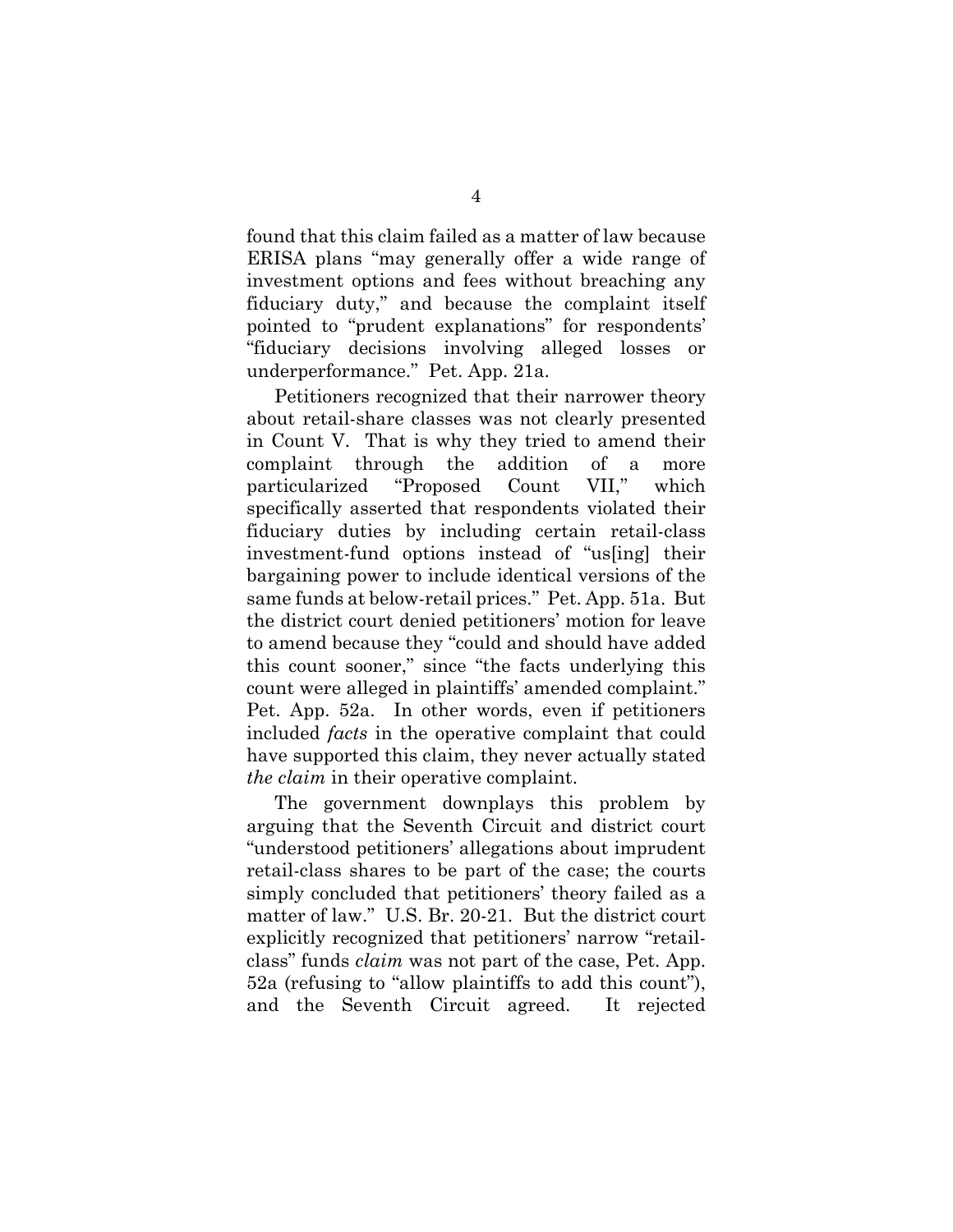petitioners' effort to further amend their complaint on the ground that petitioners' amendment was marked by "undue delay," since "none of the . . . new claims advance arguments that were unavailable to plaintiffs" at earlier stages in the litigation, relying as they did "on the same allegations and facts" as the operative complaint. Pet. App. 23a-24a. Petitioners chose not to challenge the Seventh Circuit's ruling affirming the denial of leave to amend to add this claim in this Court.

Because petitioners' proposed Count VII was not at issue below, the Seventh Circuit never addressed the question presented in the government's brief: whether an ERISA plaintiff states a plausible claim by pointing to "investment-management or administrative fees higher than those available for other materially identical investment products or services." U.S. Br. i. This Court will search in vain for language in the Seventh Circuit's opinion bearing on that question, because petitioners did not properly present it below.

<span id="page-8-0"></span>The government's decision to alter the question presented so as to focus on issues that were not decided below points to vehicle problems with this case. Apparently, in the government's view, most aspects of the broad claims presented in petitioners' 141-page scattershot complaint do not merit this Court's review. But the courts below determined that the complaint should be dismissed by evaluating the broad claims actually presented by petitioners in that complaint, not the narrow issues the United States now raises. Rule 8 requires a "short and plain statement of the claim," Fed. R. Civ. P. 8(a)(2), so that defendants (and courts) will have "fair notice of what the plaintiff's claim is and the grounds upon which it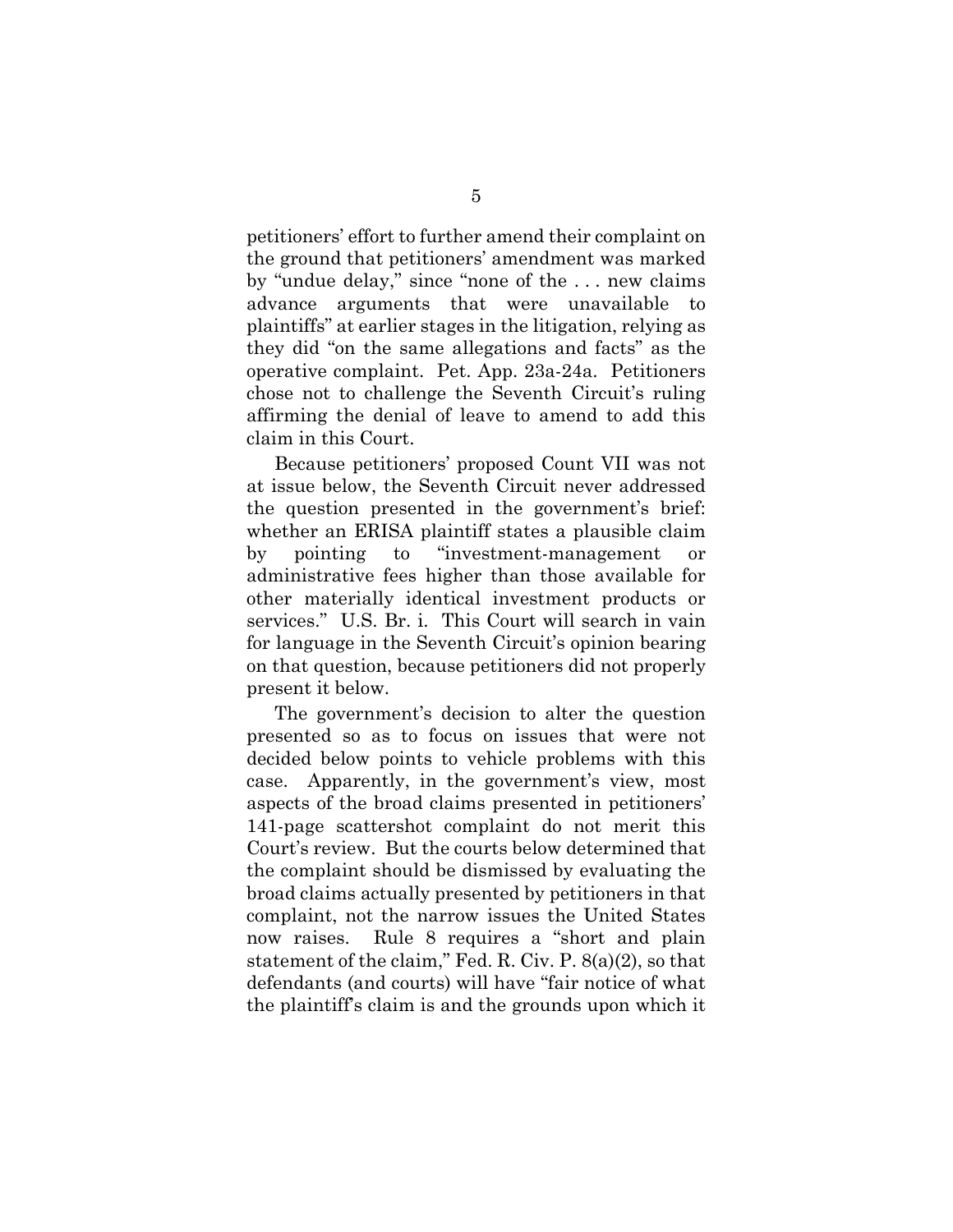<span id="page-9-1"></span><span id="page-9-0"></span>rests," *Dura Pharms., Inc. v. Broudo*, 544 U.S. 336, 346 (2005) (quoting *Conley v. Gibson*, 355 U.S. 41, 47 (1957)). This Court, too, will have to weigh the broad question presented by petitioners in light of their operative complaint. The government's attempt to dodge that problem by homing in on a question left unaddressed below does not solve the vehicle problem here.

And even as to the extremely narrow question addressed by the government, this case presents a poor vehicle because that question largely turns on a claim regarding a comparison of retail-class funds and institutional-class funds that was presented only in petitioners' second amended complaint. *See* Pet. App. 51a. The government's response to this point that petitioners duly "compar[ed]" the cost of numerous retail-class investment fund offerings "to those of the institutional-class investment options that petitioners allege respondents could have offered instead," and then "referred to those allegations in Count V" of the operative complaint, U.S. Br. 20 misses the mark completely. The relevant reference in Count V was just half a sentence, buried in a litany of generalized assertions regarding the number, expense, and performance of the investment options offered by respondents. *See* Am. Compl. ¶ 266 ("The Plans' investment offerings included the use of mutual funds and variable annuities with retail expense ratios far in excess of other lower-cost options available to the Plans."). That kind of glancing reference hardly provides the "fair notice" that Rule 8 demands. *Dura Pharms.*, 544 U.S. at 346 (quoting *Conley*, 355 U.S. at 47).

The notice pleading system is rightly set up so that a plaintiff cannot list 100 pages of allegations in a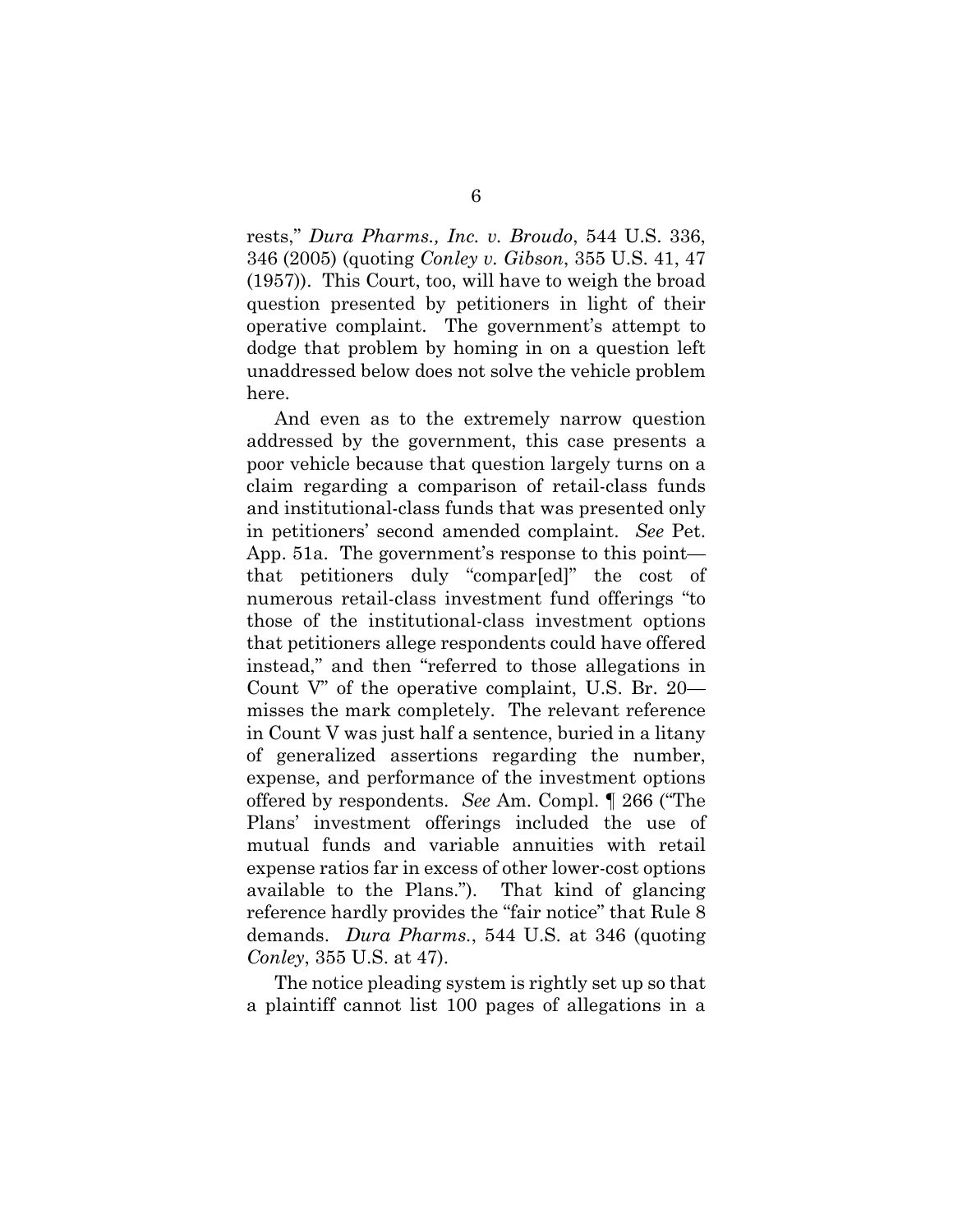complaint in case it later needs to tease out *some* claim to salvage the case as it proceeds on appeal and, indeed, before this Court—particularly where, as here, the district court and court of appeals have rejected the plaintiffs' attempt to amend their complaint through the proper channel to add that very claim, and the plaintiffs have elected not to challenge that ruling in this Court. The United States would never stand for this sort of pleading regime in cases in which it were a defendant itself.

The operative complaint's failure to present the claim that petitioners and the government now want to address is obvious because petitioners later sought to present this claim in their proposed second amended complaint—a complaint found to be untimely in a ruling that petitioners do not challenge here. Pet. App. 23a, 52a. That glaring vehicle defect alone should doom the petition. And the government's transparent effort to sweep it under the rug just underscores that it has no answer for it.

### **II. THERE IS NO CIRCUIT CONFLICT WARRANTING THIS COURT'S REVIEW**

<span id="page-10-1"></span><span id="page-10-0"></span>The government's assertion that the "decision below conflicts with decisions of the Third and Eighth Circuits" is also suspect. U.S. Br. 17. None of the courts implicated in the alleged split have acknowledged it. To the contrary, the decisions at issue referred to each other favorably and found footing in the same authorities. *See Davis v. Wash. Univ. in St. Louis*, 960 F.3d 478, 481 (8th Cir. 2020) (noting the decision below and the Third Circuit's decision in *Sweda v. Univ. of Pa.*, 923 F.3d 320 (2019)); Pet. App. 21a (describing the "Third Circuit's approach" in *Sweda* as "sound and not inconsistent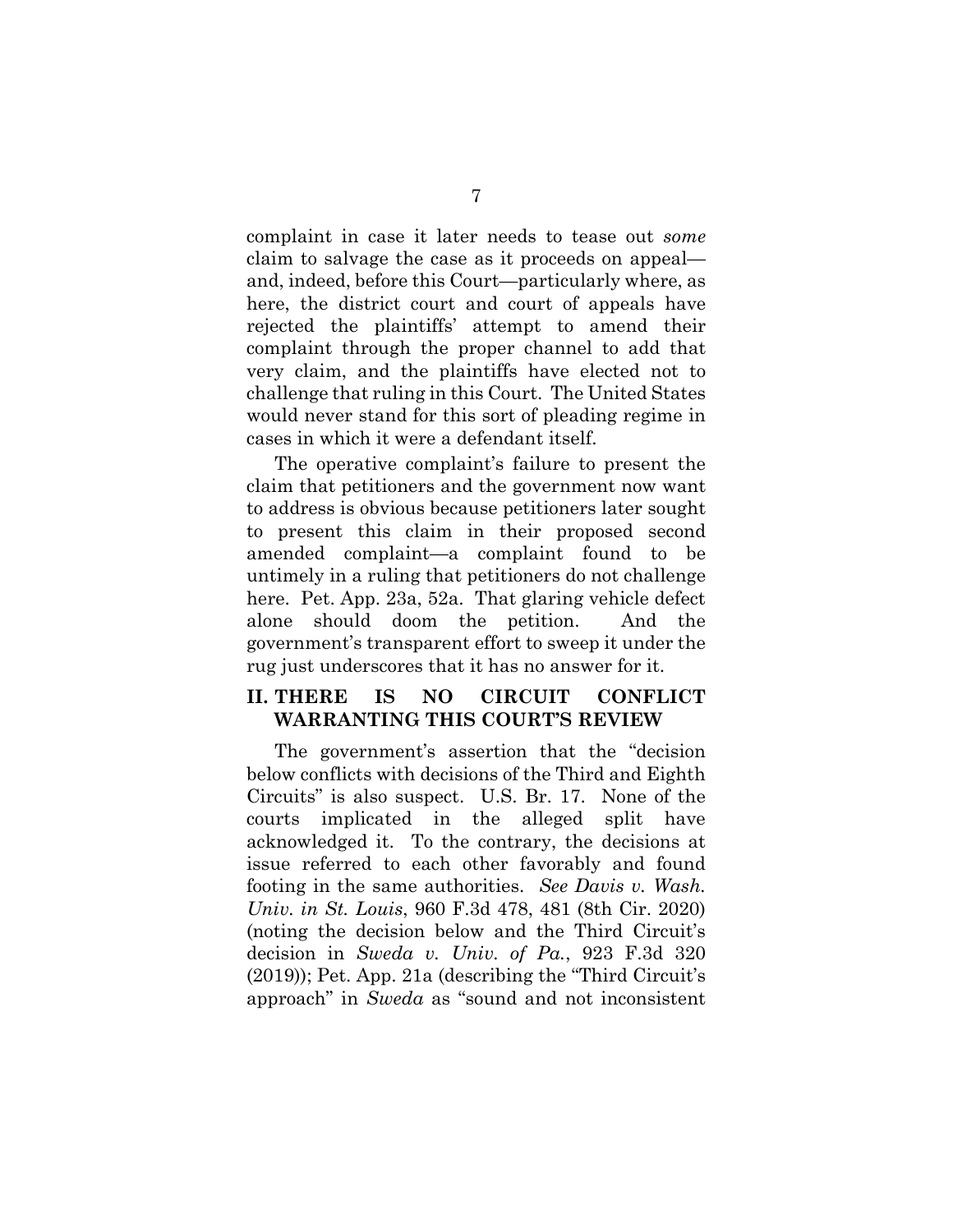<span id="page-11-1"></span><span id="page-11-0"></span>with our own"); *see also, e.g.*, Pet. App. 21a (relying on *Hecker v. Deere & Co.*, 556 F.3d 575 (7th Cir. 2009)); *Davis*, 960 F.3d at 484, 486 (citing *Hecker*); *Sweda*, 923 F.3d at 331 n.6, 339 (citing *Hecker*). That is the opposite of a conflict.

<span id="page-11-4"></span>Indeed, these courts all apply the same rule of law. They agree that a retirement plan's offering of a "meaningful mix and range of investment options [does not] insulate[ ] plan fiduciaries from liability for breach of fiduciary duty." Pet. App. 20a (quoting *Sweda*, 923 F.3d at 330); *see also Davis*, 960 F.3d at 484 ("It is no defense to simply offer a 'reasonable array' of options that includes some good ones") (citing *Tussey v. ABB, Inc.*, 746 F.3d 327, 335-36 (8th Cir. 2014)). And they agree that any "breach claim must be examined against the backdrop of the mix and range of available investment options." Pet. App. 20a (quoting *Sweda*, 923 F.3d at 330); *Davis*, 960 F.3d at 484 (noting that plaintiffs must "provide a sound basis for comparison" of the investment options selected by the fiduciary) (quoting *Meiners v. Wells Fargo & Co.*, 898 F.3d 820, 822 (8th Cir. 2018)).

<span id="page-11-3"></span><span id="page-11-2"></span>The government faults the Seventh Circuit's decision below for disregarding the principle set out by "the [Third] Circuit in *Sweda*" that "a meaningful mix and range of investment options" does not, on its own, protect against liability under ERISA. U.S. Br. 19 (quoting *Sweda*, 923 F.3d at 330). But the Seventh Circuit expressly quoted that exact language from *Sweda*, Pet. App. 20a, recognizing that *Sweda* instructed district courts to consider the range of available investment options "in the context of the fiduciary's overall performance," *id.*, and with a view to whether the fiduciary "act[ed] prudently according to current practices," *id.* (quoting *Sweda*, 923 F.3d at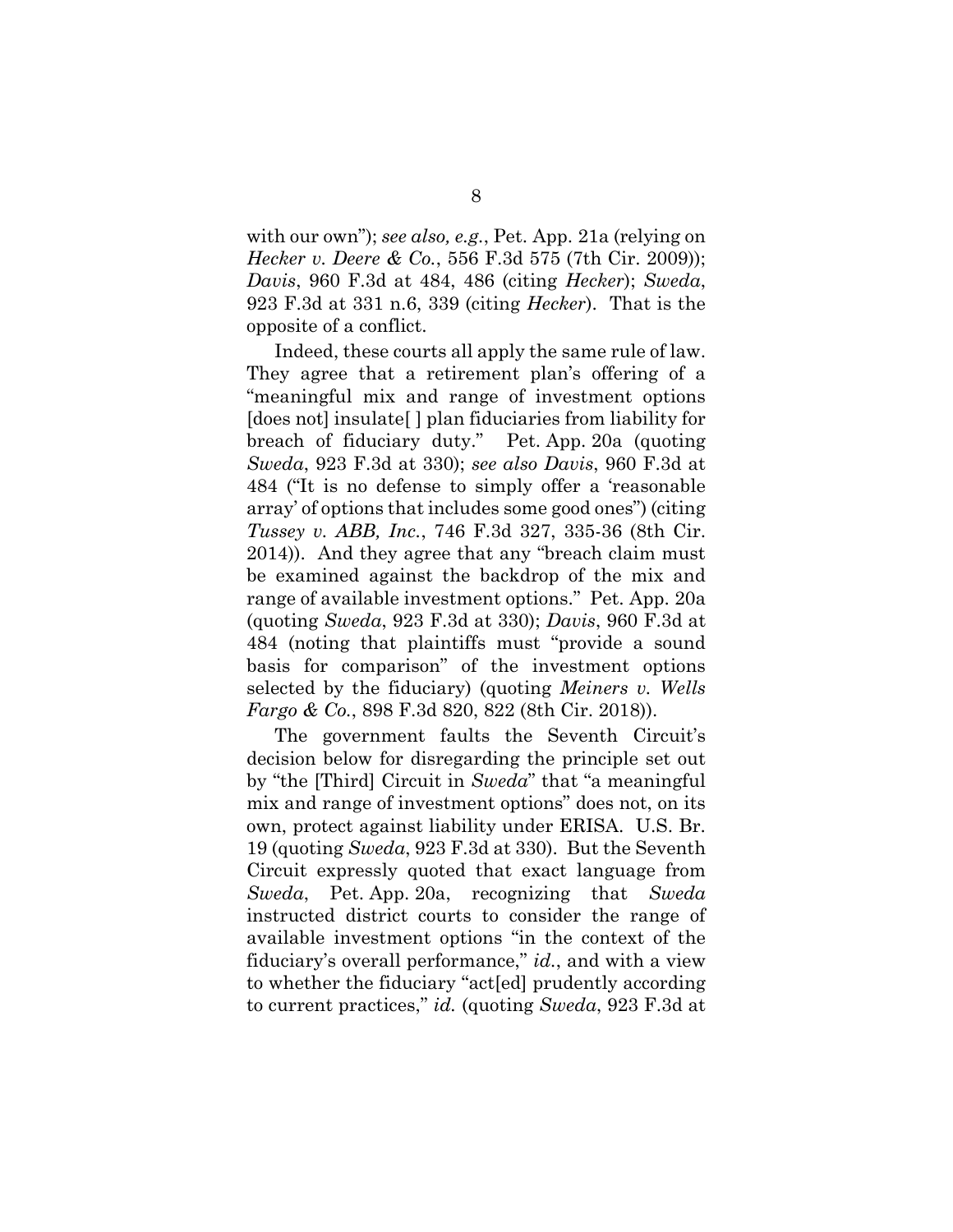330). The Seventh Circuit correctly determined that here, in view of the relevant "options" and of petitioners' other allegations regarding respondents' "reasons" for selecting those options, the complaint failed to state "a breach of fiduciary duty." Pet. App. 21a. The decision below clearly explained why its approach was in accordance with the reasoning in *Sweda*. Pet. App. 20a-21a.

The government also argues that there is a genuine split here because the complaint in this case is "similar" to the complaints in *Sweda* and *Davis*, notwithstanding the "divergent results" in those cases. U.S. Br. 17-18. As explained above, however, the rule of law stated in each of these decisions was identical, and this Court typically does not grant certiorari to review the alleged "misapplication of a properly stated rule of law." Sup. Ct. R. 10.

<span id="page-12-1"></span><span id="page-12-0"></span>In any event, the United States' argument proves too much. *Davis*, for example, affirmed dismissal of a claim that closely resembled Count V of the operative complaint here, which asserted—with reference to the same investment vehicles—that the investment options selected by retirement-plan managers were imprudent. *Compare Davis*, 960 F.3d at 484-87 (affirming dismissal of claim that investments in TIAA Real Estate Account and CREF Stock Account were imprudent), *with* Am. Compl. ¶¶ 268-269 (Count V setting out allegations that CREF Stock Account and TIAA Real Estate Account were imprudent investments). The intractability of this sort of factintensive, cross-circuit analysis highlights why certiorari is reserved for cases in which courts actually disagree about governing legal standards.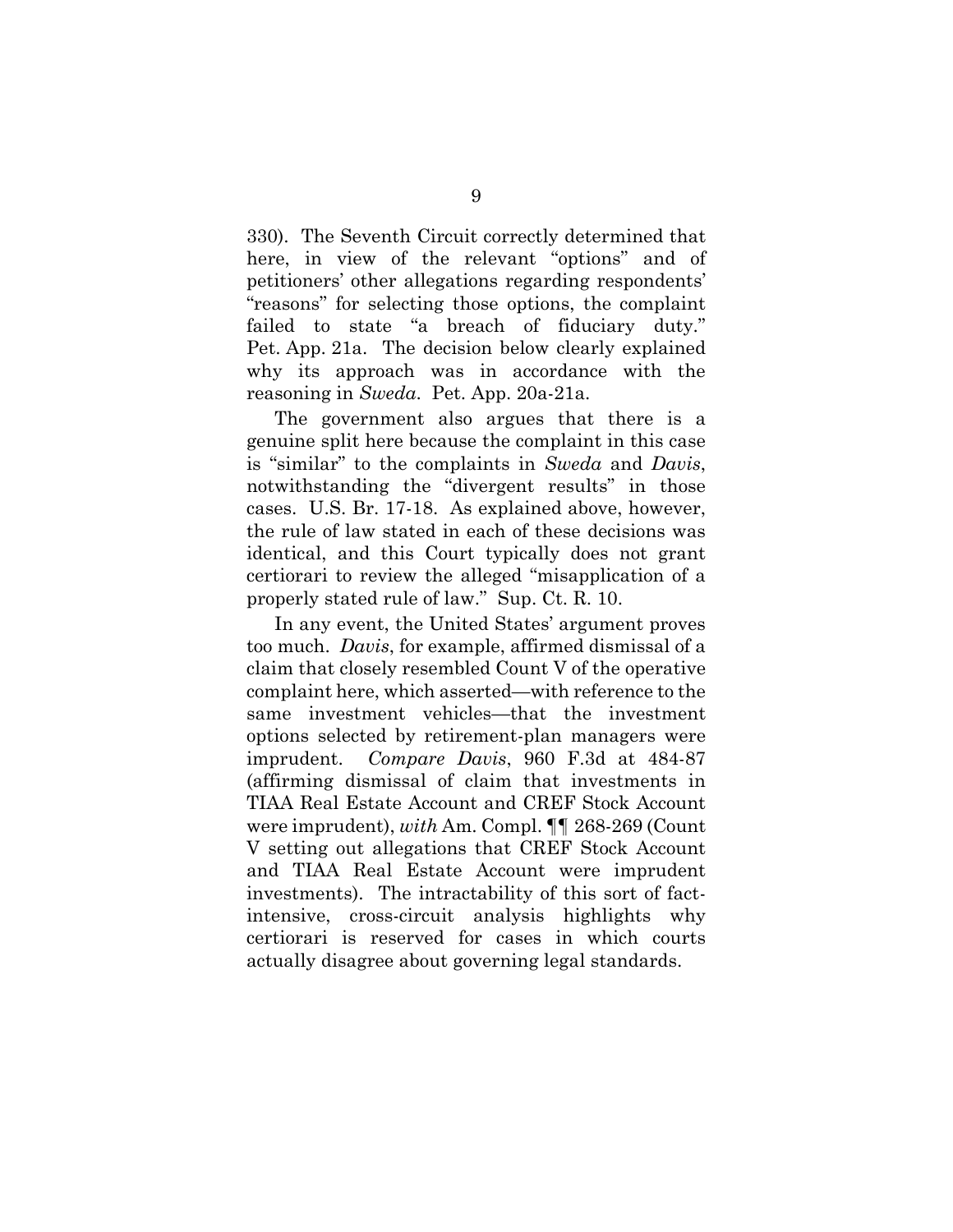## **III. THE UNITED STATES IS WRONG ON THE MERITS**

Finally, the government's sheepish argument that the decision below is wrong in "certain" respects is ineffectual. U.S. Br. 9 (heading). Here again, the argument quickly devolves into a case-specific application of settled pleading rules to the particular allegations in this case—hardly the sort of inquiry that warrants this Court's scarce resources.

In any event, both courts below got it right. Faced with a blunderbuss complaint generally accusing respondents of having offered a mix of investment options that petitioners did not like, the courts below properly determined that "it would be beyond the court's role to seize ERISA for the purpose of guaranteeing individual litigants their own preferred investment options." Pet. App. 15a. Addressing the question actually presented by petitioners, an assertion that a "retirement plan paid or charged its participants fees that substantially exceeded fees for alternative available investment products or services," Pet. i, does not on its own state a claim for relief under ERISA.

The marketplace for investment products and services is varied, as are individual investors' preferences. Petitioners have expressed a "clear preference for low-cost index funds," Pet. App. 19a, but ERISA does not make that preference mandatory; retirement-plan managers should be free to offer a wide mix of investment options, including relatively higher-cost options, as Northwestern did here. Resolution of the question presented in petitioners' favor would deprive individual ERISA plan participants of the opportunity to make investments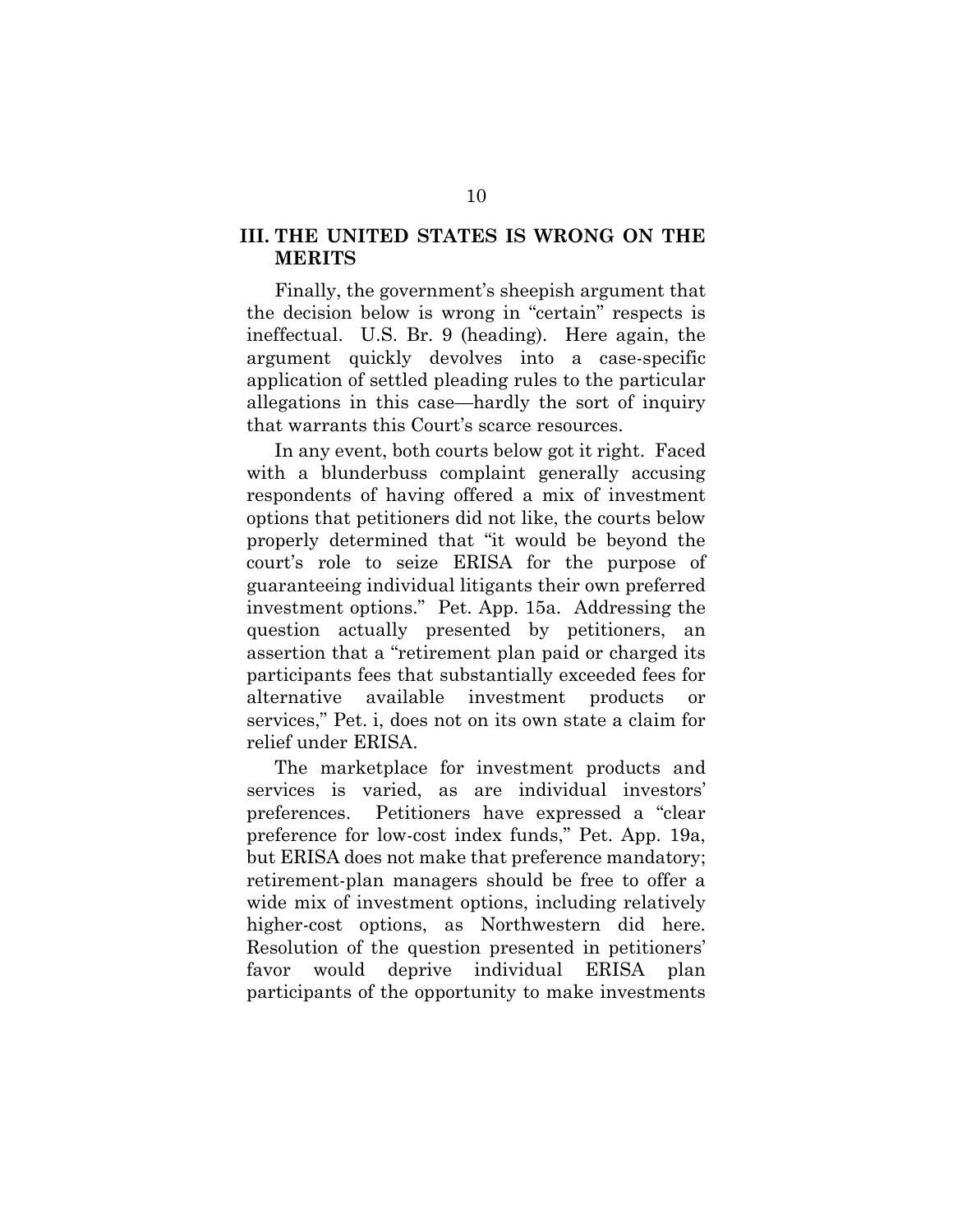that are consistent with their own preferences. ERISA hardly makes it illegal to give plan participants *options*.

Moreover, the United States overlooks that the institutional share classes petitioners identified have certain minimum investment requirements. The complaint vaguely alleges that "jumbo" *401(k)*  managers have obtained waivers from such requirements. Am. Compl. ¶¶ 157-158. But it is conspicuously devoid of allegations that a similarlysituated university 403(b) plan, as opposed to a 401(k) plan (which, unlike 403(b) plans, typically do not have significant plan assets concentrated in annuity contracts with withdrawal penalties), has ever obtained such a waiver.

Furthermore, allowing these claims to proceed beyond the motion-to-dismiss stage would threaten to put ERISA fiduciaries in an impossible position. Petitioners alleged, for instance, that respondents should have dropped TIAA from its position as record keeper because of TIAA's onerous recordkeeping fees. *See* Pet. App. 38a; U.S. Br. 16. But if respondents had dropped TIAA from its position as record keeper, numerous plan participants would have suffered a significant penalty fee, *see* Pet. App. 39a, and that decision *also* could have given rise to an ERISA claim regarding excessive fees. This is exactly the kind of double bind that ERISA is meant to avoid. *See Conkright v. Frommert,* 559 U.S. 506, 520-21 (2010).

<span id="page-14-0"></span>In addition, the government's position here overlooks the pleading standards that the government itself has urged the Court to follow in prior cases*.* In *Iqbal,* for example, the government stressed that "factually neutral allegations . . . that are fully consistent with lawful behavior" are